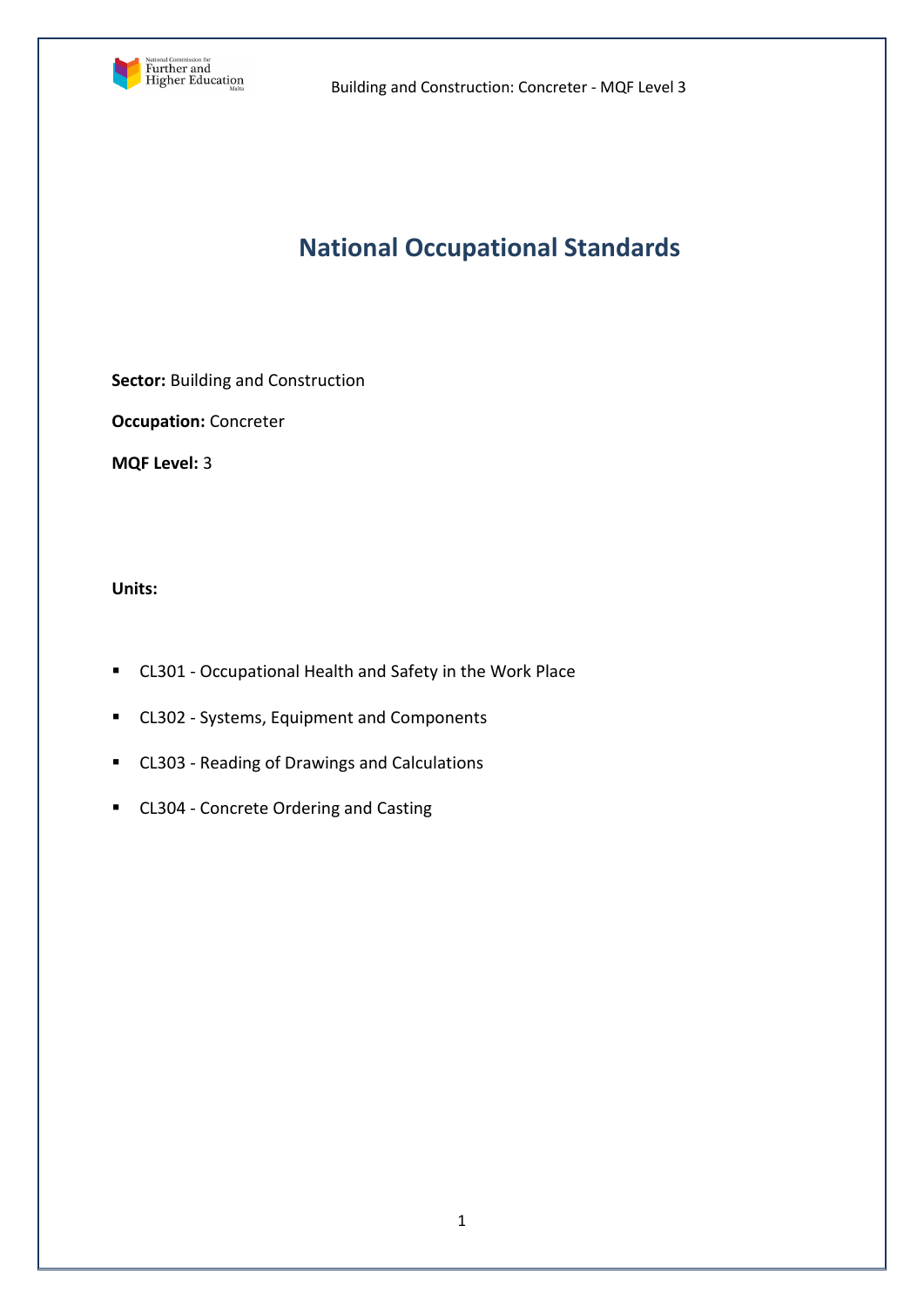

# **CL301 - Occupational Health and Safety in the Work Place**

This unit is about being able to use safe procedures and safe work practices. The persons carrying out this work must possess the necessary knowledge and skills to ensure that their actions do not create health and safety risks to themselves and others, identify risks and hazards associated within the working environment, tools and equipment and materials and substances used.

# **Performance Criteria**

The candidate must have the necessary knowledge and skills to:

- 1. Carry out safe working practices to prevent hazards and to ensure the safety of one self, workers and members of the public.
- 2. Carry out safe working practices when using appropriate equipment and materials to prevent damages to work areas and injuries to oneself and  $3^{rd}$  parties.
- 3. Carry out the safe erection and dismantling of simple access platforms less than 2m high.
- 4. Use the access platforms and all scaffolds that are fit for use safely and appropriately
- 5. Set up safety barriers around a work environment hazard to protect colleagues and members of the public.
- 6. Use protective clothing and safety equipment according to specifications issued by manufacturers and know the whereabouts of first-aid equipment.
- 7. Use, handle and store materials hazardous to health in a safe manner.
- 8. Assess any risk in work area prior to commencement of work.
- 9. Conform to the official risk assessment covering the job assigned and the working area.
- 10. Locate and switch-off temporary or fixed electrical switch gear, systems isolating valves as instructed in the health and safety procedures.
- 11. Ensure health and safety precautions being applied on day-to-day bases by own team.

# **Required Knowledge**

The MQF Level 3 concreter must know and explain:

- 1. The roles and responsibilities of themselves and others under the Health and Safety Act.
- 2. The health and safety risks associated with their role which includes tools, materials and equipment used and working practices and procedures.
- 3. The potential hazardous material commonly found at the workplace.
- 4. The procedures for dealing with potential hazardous material in the place of work.
- 5. The health concerns associated with the workplace and safe practices when carrying out work.
- 6. The hazards and potential hazards at the place of work (such as electricity, slippery and uneven surfaces, dust and fumes, handling and transporting, contaminants and irritants, fire, heights, improper use of tools and equipment).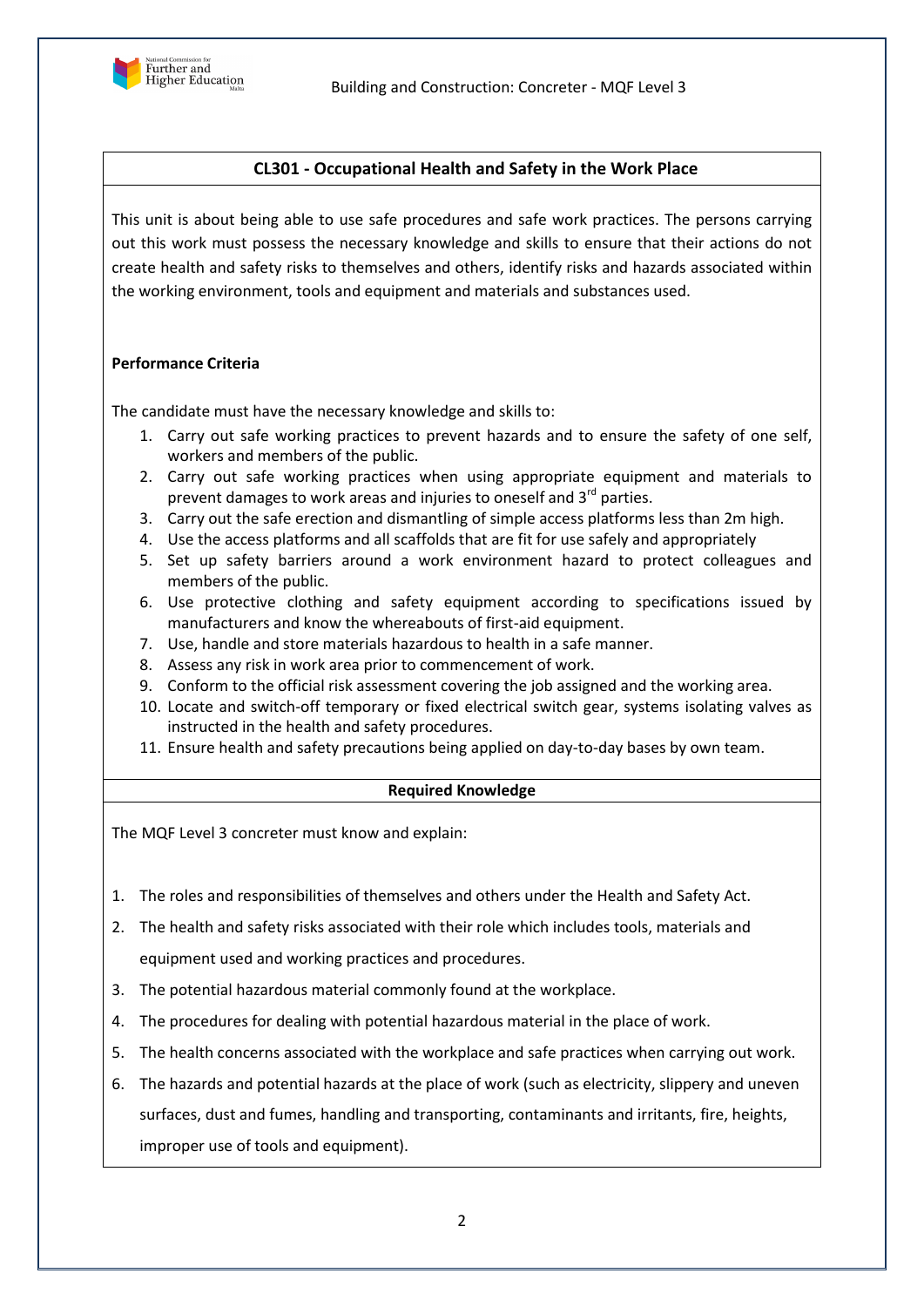

- 7. The importance of being alert to the presence of hazards in the place of work.
- 8. The responsible persons to whom to report health and safety matters or any other occurring hazards.
- 9. The emergency procedures in the place of work.
- 10. The first aid facilities that exist within the work area.
- 11. The importance of having an induction meeting prior to commencement of work on a new site
- 12. The best way to make use of barricades, industrial hurdles, and warning signs to make areas clearly marked out of bounds.
- 13. The safety procedures when using scaffold platforms. (not erecting and dismantling scaffold platforms).
- 14. The necessary safety precautions including the use of protective clothing and equipment for a range of applications.
- 15. The methods used for protecting own and third party property and personnel.
- 16. When it is required to isolate domestic water services from the main water supply and any other services as applicable
- 17. Any toxic effect from materials commonly used at construction sites.
- 18. The preventative and remedial actions to be taken in the case of exposure to materials hazardous to health.

# **Required Skills**

- 1. Identify which health and safety procedures are relevant to the working environment.
- 2. Seek expert assistance when help is needed.
- 3. Ensure compliance with duties and obligations as defined by the Occupational Health and Safety Act , any recent amendments and any relevant regulation and legislation
- 4. Follow workplace policies and employers/supervisors instructions for the safe use and maintenance of tools and equipment.
- 5. Control health and safety hazards within the job responsibility.
- 6. Participate and cooperate with supervisors during the induction meeting held prior to commencement of work on a new site.
- 7. Report any hazards which may present risk to relevant persons.
- 8. Follow correct procedures in the event of injuries to themselves or others.
- 9. Take remedial action where work methods are not in line with control measures noted and identified from risk assessment.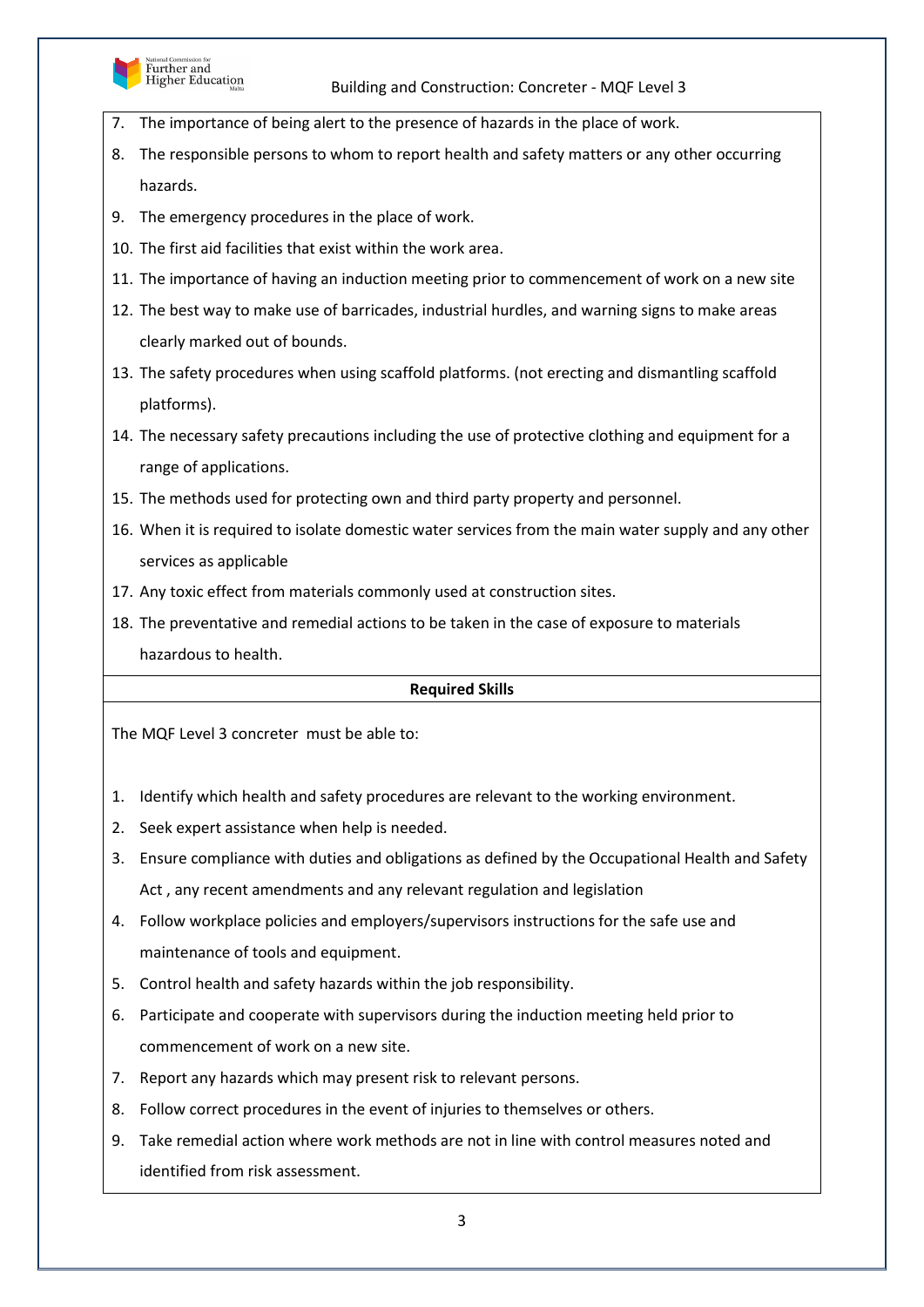

- 10. Apply the necessary skills to erect and dismantle access equipment less than 2m in height
- 11. Use appropriately all access equipment provided;
- 12. Read, interpret and install warning signs and sets up safety barriers, around working areas.
- 13. Use and store materials hazardous to health in a safe manner.
- 14. Monitor the work place and maintain good housekeeping whilst keeping it free from hazards.
- 15. Identify, inform and communicate complex information regarding unfamiliar or in case of unpredictable situations to colleagues and supervisors.
- 16. Advocate appropriate health and safety procedures.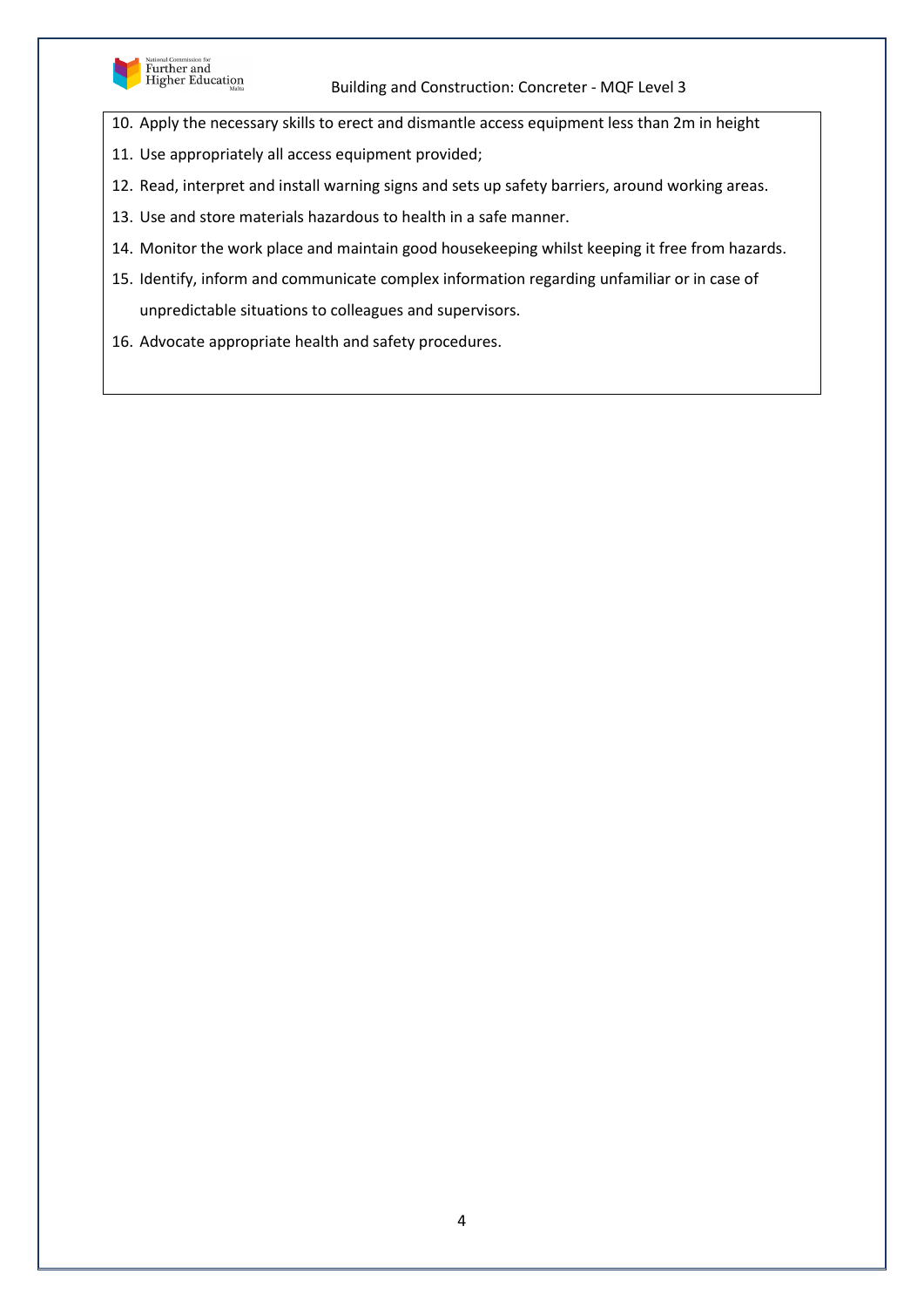

# **CL303 - Reading of Drawings and Calculations**

This unit is about understanding views, sections and general civil engineering drawings to extract measurements to calculate quantities in preparation of material orders and costings.

# **Performance Criteria**

The candidate must have the necessary knowledge and skills to:

- 1. Select, check for accuracy and use leveling tools and equipment;
- 2. Read and interpret construction and civil engineering projects site and building drawing;
- 3. Read and interpret sections and views as used in construction and building engineering drawings;
- 4. Read and interpret scales, levels, misalignment reports and other measurements;
- 5. Recognize materials specifications;
- 6. Read and interpret assembly drawings of shutters and form work;
- 7. Identify concrete mix ratios by weight, by volume.

#### **Required Knowledge**

The MQF Level 3 concreter must know and explain:

- 1. Concrete industry standards;
- 2. Scales, ratios and percentages;
- 3. Drawings annotations used for levels, gradients and bearings;
- 4. Scientific parameters as used in digital calculators;
- 5. The common tolerances accepted in construction and civil engineering projects especially concrete floor finish tolerances;
- 6. The techniques to produce manual simplified workshop drawings;
- 7. The metric units of linear measurements, areas, force, pressure and fluid measurements;

#### **Required Skills**

- 1. Interpret and calculate levelling readings and measurements;
- 2. Calculate areas, volumes to be concreted;
- 3. Record measurements of routine data associated with levelling procedures;
- 4. Convert between units of measurements: meters; centimetres and millimetres;
- 5. Use scientific calculators and digital measuring instruments to measure linear and angular measurements;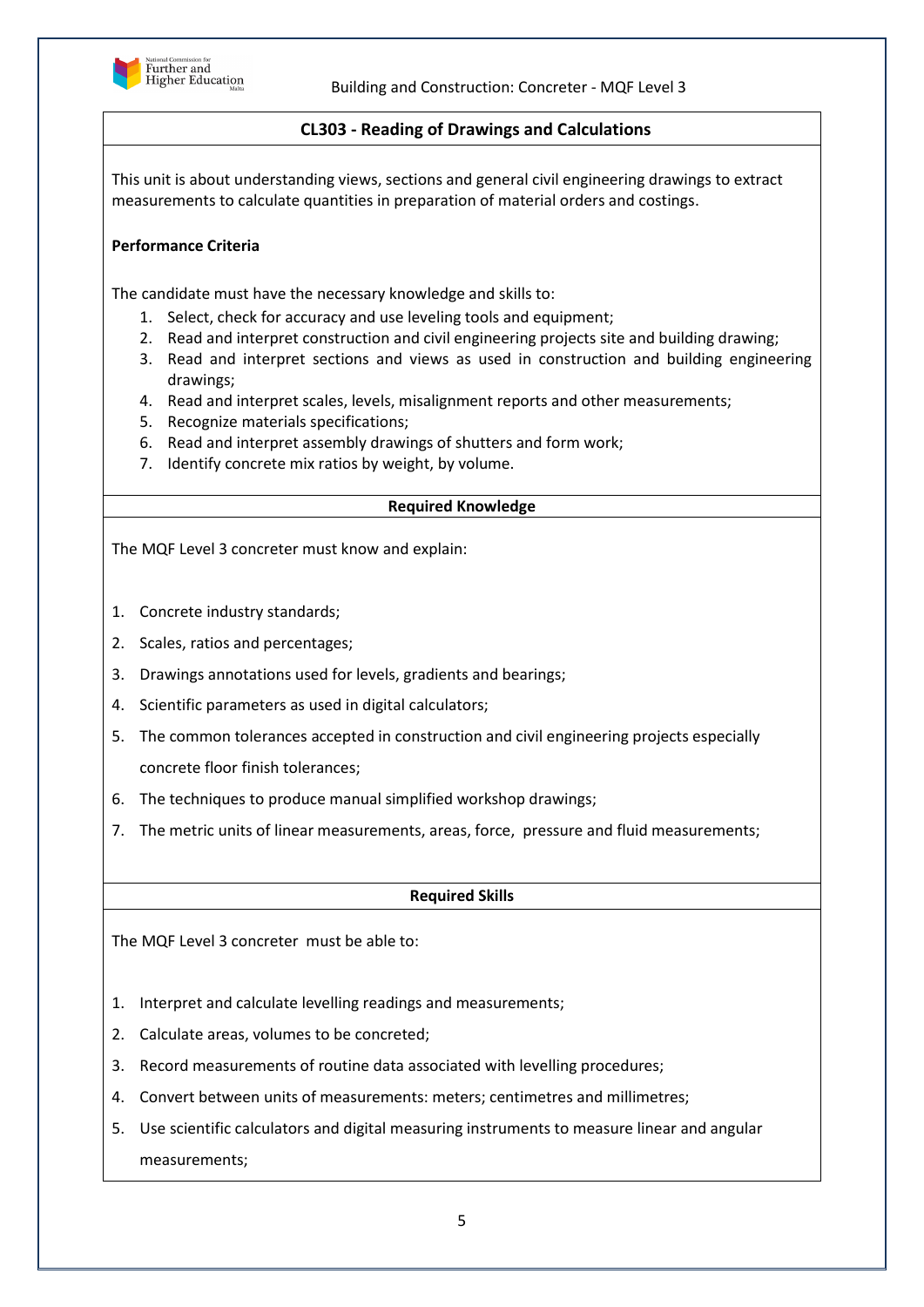

- 6. Convert between tonnes to Kilograms and millilitres to litres;
- 7. Assist in the use of established factors to convert volume of material to weight (specific density).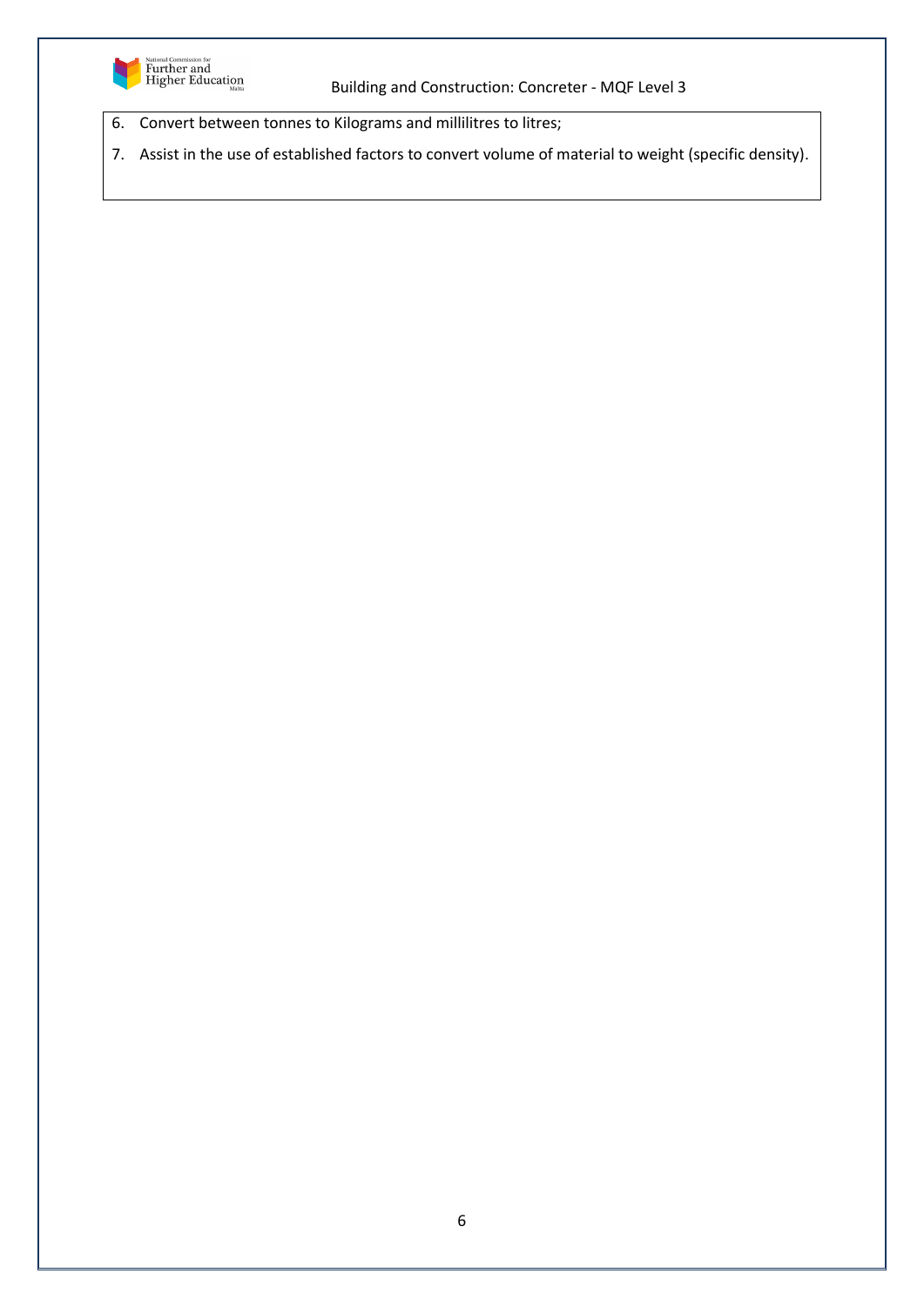

# **CL303 - Reading of drawings and calculations**

*This unit is about understanding views, sections and general civil engineering drawings to extract measurements to calculate quantities in preparation of material orders and costings*

### **Performance Criteria**

The candidate must have the necessary knowledge and skills to:

- 1. Select, check for accuracy and use leveling tools and equipment;
- 2. Read and interpret construction and civil engineering projects site and building drawing;
- 3. Read and interpret sections and views as used in construction and building engineering drawings;
- 4. Read and interpret scales, levels, misalignment reports and other measurements;
- 5. Recognize materials specifications;
- 6. Read and interpret assembly drawings of shutters and form work; Identify concrete mix ratios by weight, by volume and by mass;

#### **Required Knowledge**

The MQF Level 3 concreter must know and explain:

- 1. Concrete industry standards;
- 2. Scales, ratios and percentages;
- 3. Drawings annotations used for levels, gradients and bearings;
- 4. Scientific parameters as used in digital calculators;
- 5. The common tolerances accepted in construction and civil engineering projects especially concrete floor finish tolerances;
- 6. The techniques to produce manual simplified workshop drawings;
- 7. The metric units of linear measurements, areas, force, pressure and fluid measurements.

#### **Required Skills**

- 1. Interpret and calculate levelling readings and measurements;
- 2. Calculate areas, volumes to be concreted;
- 3. Record measurements of routine data associated with levelling procedures;
- 4. Convert between units of measurements: meters; centimetres and millimetres;
- 5. Use scientific calculators and digital measuring instruments to measure linear and angular measurements;
- 6. Convert between tonnes to Kilograms and millilitres to litres;
- 7. Assist in the use of established factors to convert volume of material to weight (specific density);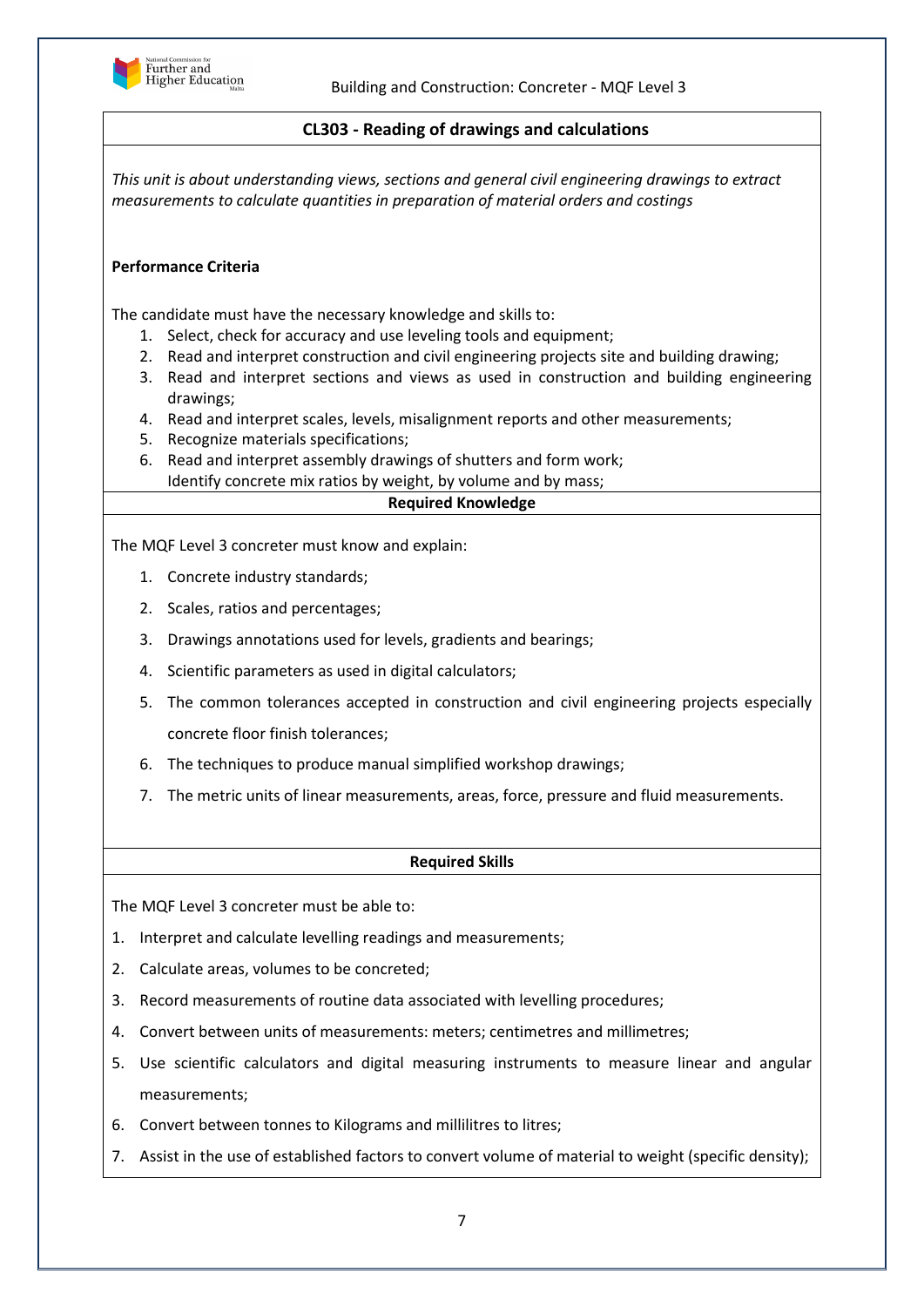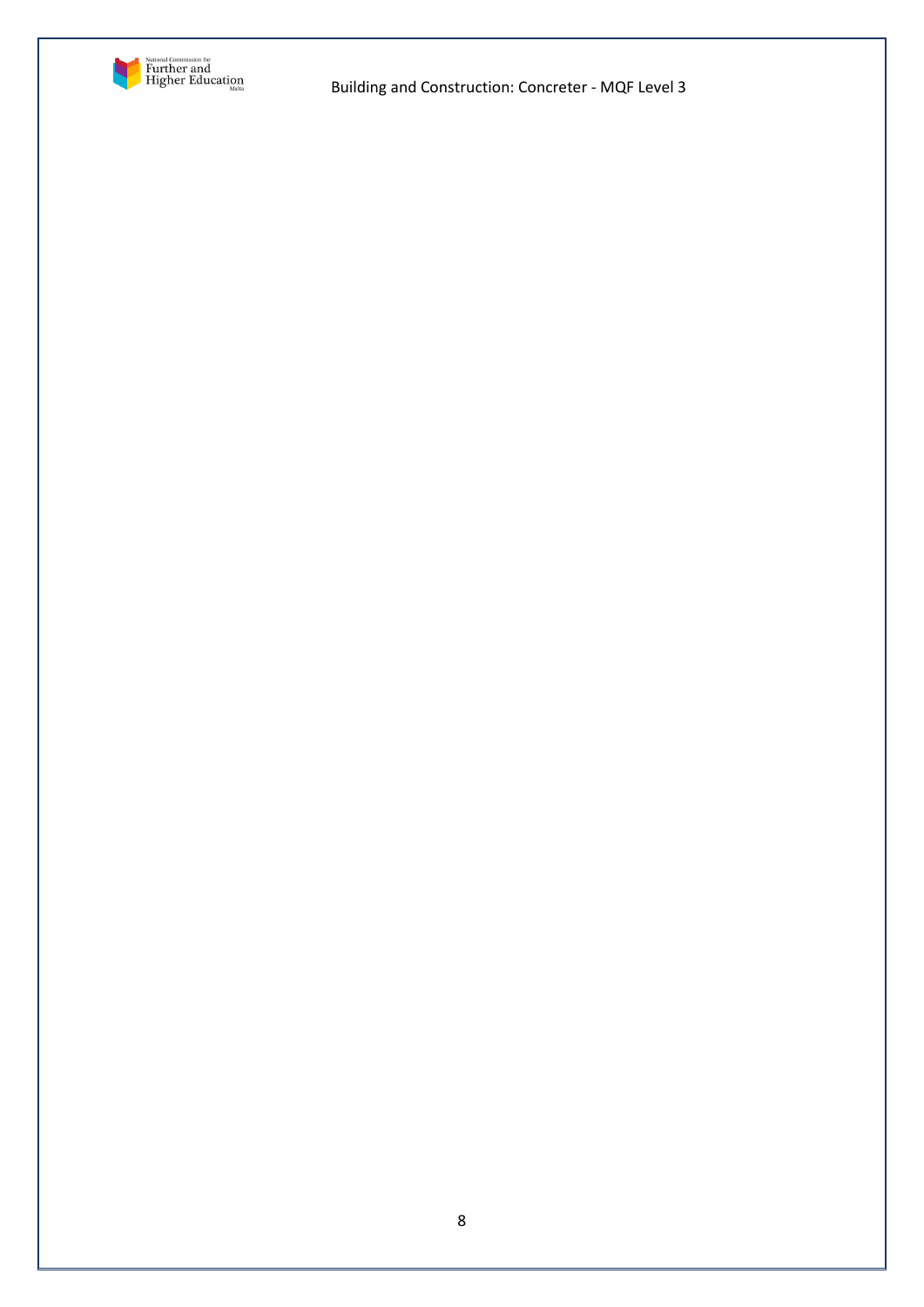

# **CL304 - Concrete Ordering and Casting**

This unit is about using tools and equipment to pour concrete and the cross checking with design specifications required to confirm orders and concrete pouring procedures.

# **Performance Criteria**

The candidate must have the necessary knowledge and skills to:

- 1. Clean, check, maintain and store plant, tools and equipment according to manufacturer recommendations and work place practices;
- 2. Dispose of unwanted materials according to project environmental policy and keep areas cleared from unwanted materials;
- 3. Interpret marked levels and prepare to pour concrete in horizontal layers;
- 4. Take necessary measures to keep the vertical drop of concrete within recommended practices and to transport concrete by chute/ wheelbarrow appropriately;
- 5. Check that bar chairs and spacers are positioned in accordance with drawings and specifications;
- 6. Use the recommended compaction or vibration equipment as stipulated in the procedures;
- 7. Keep measurements to adjust orders as concrete is being poured as instructed;
- 8. Drain and de-water construction site;
- 9. Use levelling devices to confirm level of poured concrete;
- 10. Screed concrete according to drawings and specifications;
- 11. Take samples of delivered concrete to check against contract specifications and associated testing standards;
- 12. Carry out on site concrete curing procedures including protection from damage and pollution;
- 13. Keep records to document the curing process as defined in the work place procedures;
- 14. Remove screeding lines and surface inaccuracies with the use of bull floats;
- 15. Monitor the concrete surface during curing for bleed water to apply manual and mechanical troweling;
- 16. Assemble and service moulds, and demould products of precast concrete;
- 17. Carry out remedial work on concrete;
- 18. Read and interpret concrete industry drawings and specifications;
- 19. Contribute to improve work activities;
- 20. Recognise the roles and responsibility of others;
- 21. Prepare control joints, finish edges and trowel concrete to specifications.

# **Required Knowledge**

The MQF Level 3 concreter must know and explain:

- 1. Various procedures to calculate materials requirements;
- 2. Environmentally friendly waste management procedures;
- 3. Material storage work place practices;
- 4. Various properties of concrete including quality requirements affected by method and

environment ambient conditions when pouring;